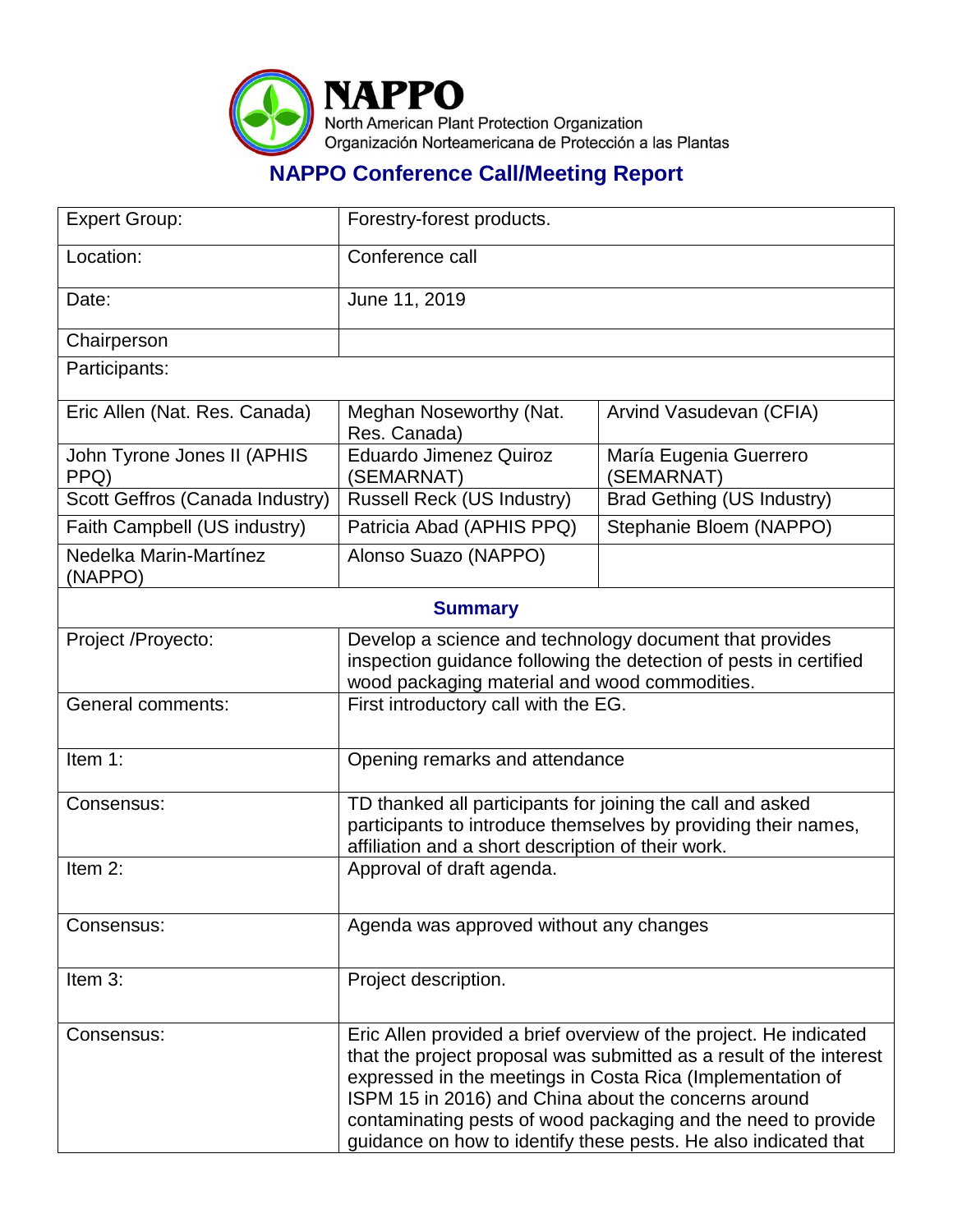|                                                   | the scope of this project may increase because of the<br>information presented during the CPM 14 meetings in Rome.                                                                                                                                                                                                                                                                                                             |                                                                                                                                                                                                                                                               |  |  |
|---------------------------------------------------|--------------------------------------------------------------------------------------------------------------------------------------------------------------------------------------------------------------------------------------------------------------------------------------------------------------------------------------------------------------------------------------------------------------------------------|---------------------------------------------------------------------------------------------------------------------------------------------------------------------------------------------------------------------------------------------------------------|--|--|
|                                                   | Following the project description,<br>the ED provided information to the EG on how NAPPO<br>works with the EG and the logistic support the NAPPO<br>Secretariat provides to assist EGs with their projects.<br>The TD informed the group about the new NAPPO<br>intranet platform to share documents and indicated that<br>guidelines, usernames and passwords will be provided to<br>the group as soon as they are available. |                                                                                                                                                                                                                                                               |  |  |
| Item 4:<br>EG members roles and responsibilities. |                                                                                                                                                                                                                                                                                                                                                                                                                                |                                                                                                                                                                                                                                                               |  |  |
| Consensus:                                        | NAPPO intranet portal.                                                                                                                                                                                                                                                                                                                                                                                                         | TD indicated that a document describing the roles and<br>responsibilities of each EG member will be available in the EG                                                                                                                                       |  |  |
| Item 5:<br>Election of Chair and Co-Chair         |                                                                                                                                                                                                                                                                                                                                                                                                                                |                                                                                                                                                                                                                                                               |  |  |
| Consensus:                                        | Chairperson.                                                                                                                                                                                                                                                                                                                                                                                                                   | Meghan Noseworthy (Natural Resources Canada) was elected<br>Brad Gething (US Industry) was elected Co-Chair.                                                                                                                                                  |  |  |
| Other subjects                                    | conference call.                                                                                                                                                                                                                                                                                                                                                                                                               | Members agreed to write an outline of the document, send it to<br>the Chairperson for review. The reviewed outlined will be sent to<br>the NAPPO Secretariat for translation into Spanish and<br>distributed to the EG members for discussion during the next |  |  |
| <b>Next Steps</b>                                 |                                                                                                                                                                                                                                                                                                                                                                                                                                |                                                                                                                                                                                                                                                               |  |  |
| <b>Responsible Person</b>                         | <b>Action</b>                                                                                                                                                                                                                                                                                                                                                                                                                  | <b>Date</b>                                                                                                                                                                                                                                                   |  |  |
| <b>NAPPO</b>                                      | Provide usernames and passwords to all EG members<br>to access the NAPPO intranet portal                                                                                                                                                                                                                                                                                                                                       |                                                                                                                                                                                                                                                               |  |  |
| <b>NAPPO</b>                                      | Upload the following documents in the EG NAPPO<br>intranet portal: EG members roles and responsibilities,<br>copy of the project proposal, guide to use the intranet<br>portal.                                                                                                                                                                                                                                                |                                                                                                                                                                                                                                                               |  |  |
| <b>EG</b> members                                 | Write the document outline, send to the Secretariat for<br>translation and share with the group.                                                                                                                                                                                                                                                                                                                               |                                                                                                                                                                                                                                                               |  |  |
| <b>Next Meeting</b>                               |                                                                                                                                                                                                                                                                                                                                                                                                                                |                                                                                                                                                                                                                                                               |  |  |
| Location:                                         | Conference call.                                                                                                                                                                                                                                                                                                                                                                                                               |                                                                                                                                                                                                                                                               |  |  |
| Date:                                             | July 17, 2019 from 2:00 to 3:00 pm EST                                                                                                                                                                                                                                                                                                                                                                                         |                                                                                                                                                                                                                                                               |  |  |
| <b>Proposed Agenda Items</b>                      |                                                                                                                                                                                                                                                                                                                                                                                                                                |                                                                                                                                                                                                                                                               |  |  |
| 1. Welcome remarks and introduction - NAPPO       |                                                                                                                                                                                                                                                                                                                                                                                                                                |                                                                                                                                                                                                                                                               |  |  |